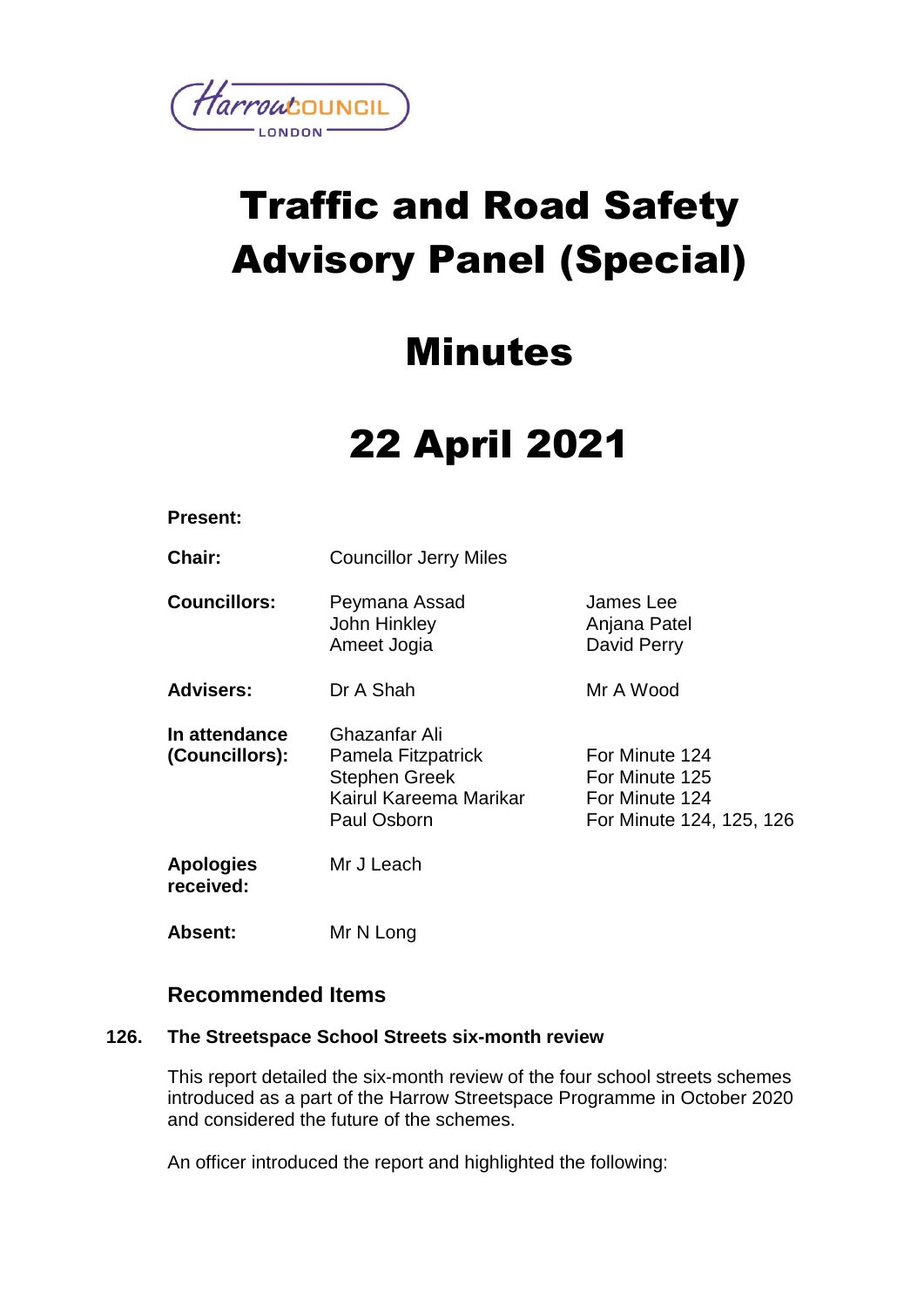- This was a Transport for London (TfL)L scheme and that schools had been chosen where there were known issues surrounding the pickup and drop off times.
- The consultation process had been followed, with this scheme recommended for a trial at TARSAP in August 2020, and which had been implemented in September 2020.
- There had been monthly reviews and monitoring throughout the trial. There had been consultation with key stakeholder which included schools.
- It had been clear that the trial had created low traffic conditions for students and parents, which had created a healthier and safer in the conditions in the school streets. The schools had also been supportive of the schemes.

The Panel raised a number of questions to which the officer responded to as follows:

- the second phase was currently going through public engagement and a special meeting for June was planned. The funding provided by TfL from last year had been carried forward but could only be used within a certain time frame. If the deadline were to be missed, that would mean that funding would be drawn from elsewhere.
- The Panel agreed that a number of Councillors, who were not members of the Panel, could address the meeting and the issues raised included there should be time for the data to be understood and to identify why there had been negative feedback to this scheme.

In response, members of the Panel made the following comments:

- There was a need for a better understanding as to why there had been a negative reaction to this scheme.
- there had been a need for parking to be monitored.
- There should be a pause between gathering data and the implementation of projects in order for data to be fully assessed.
- Parking had caused issues in surrounding areas.

A Member proposed to an additional recommendation which was duly agreed by the Panel.

Another Member moved an amendment to the additional recommendation which requested that the Panel recommend no further Street Schools schemes were implemented, until there was data from the current schemes. This was duly seconded, put to the vote and was lost.